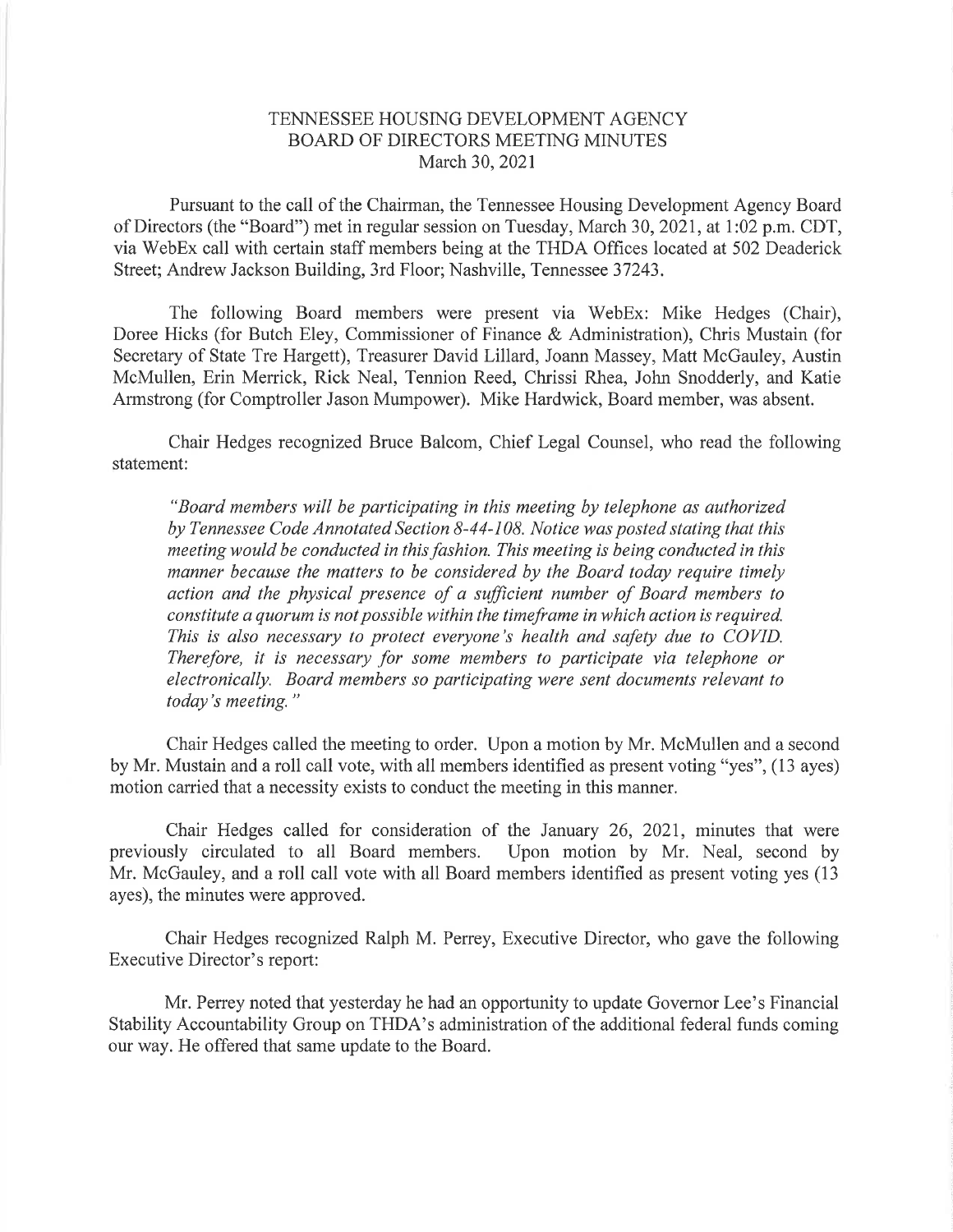## Under last year's CARES Act:

- \$33.5 million for Emergency Solutions Grants. That's 11 times as much as we would normally get. The funds support organizations that help the homeless and those at imminent risk of homelessness.
- An additional \$18 million for Low Income Home Energy Assistance, in addition to the \$64 million we normally receive.
- An additional \$4.7 million for housing choice vouchers  $-$  this paid for the increases in voucher amounts for recipients who had lost income due to COVID.

## In December's appropriation bill:

- . \$383.4 million for the Rental Relief program, which we launched this month.
- Congress also created a new program to help low income Tennesseans pay overdue water and sewer bills. That's so new it doesn't have its own acronym yet, but we will receive between \$l I-14 million.

## Then, under the American Recovery Act:

- Another \$75-80 million for energy assistance
- Another \$300 million for Rent relief
- Another \$9-11 million for that water/sewer program
- Another \$54 million for HOME
- And, we estimate over \$200 million for Homeowner Assistance.

The COVID 19 Rent Relief program successfully opened on March 1. We had over five thousand applicants on the first day. As of last night, almost eighteen thousand had applied, requesting an average of \$5,800.00 for back rent and utilities.

We are preparing to launch a similar program for Homeowners who, because of COVID, have fallen behind on their mortgage payments. The US Department of Treasury expects to issue program guidance within 30 days, so we won't be able to finalize plans until that's received. We expect this program will be similar to the foreclosure prevention program we administered under the Federal Hardest Hit Fund, and most likely, this will be somewhat less complicated. This is a very different set of circumstances than during the Financial Crisis.

While we await further guidance, we are proceeding with our plans – lining up vendors, technology applications, reassigning staff. Our prior experience with mortgage assistance programs gives us an advantage, and we will work to have this program going at the earliest practical date, once we have direction from Washington. Based on what we are hearing, we expect to launch the Homeowner Assistance program by mid-summer.

We will also have to await federal guidance about that new water/sewer program.

And we are looking into what else we can do with HOME funds, including, possibly, providing support to multifamily developments struggling with sharply higher costs for materials.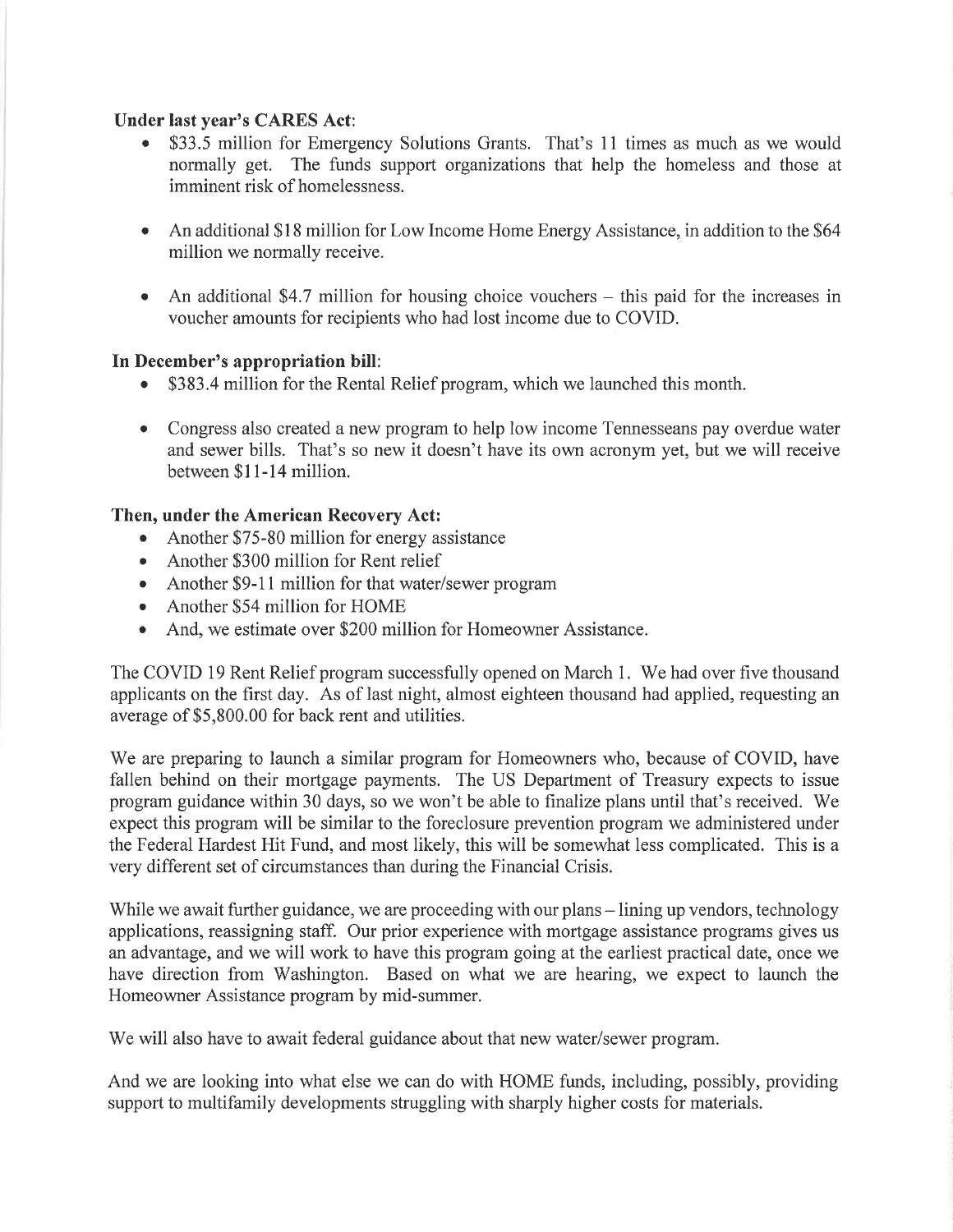We will keep you updated on all of these.

Other highlights -

- We are very pleased with the result of last week's pricing for bond issue 2021-1. The market moved in our direction in the days leading up to the pricing. The offer was oversubscribed by a factor of four, resulting in more favorable pricing than we had expected.
- Matching the overall mortgage market, THDA this month adjusted the interest rate on our Great Choice mortgage loans to 3.0%, up from 2.75%. The rate for Homeownership for the Brave loans is 2.5%.
- I am pleased to introduce THDA's new Director of Research and Planning Dhathri Chunduru.

We have been meeting virtually for the full year now. There seems to be a little light at the end of the COVID tunnel as more of us are vaccinated. Mr. Chairman, I'd be interested in getting a sense of board's feelings about potentially resuming in-person meetings, or hosting those who wish to come and having others join by WebEx. Chairman Hedges asked to follow up with Mr. Perrey in a week or so.

Chair Hedges proceeded to the agenda, and recognized Don Watt, Chief Programs Officer to present the first item, Amendment to 202I Qualified Allocation Plan - Disaster Declaration Counties. By offer of a motion from Mr. Snodderly to approve the amendment of the Low-Income Housing Credit 2021 Qualified Allocation Plan as described in the memo from Don Watt, Chief Programs Officer dated March 15, 2021 including the most recent change to include the Disaster Declaration Counties special round will be open to new construction only, second by Mr. Mustain and a roll call vote with all Board members identified as present voting yes (13 ayes), the motion carried.

Next, Chair Hedges recognized Don Watt, Chief Programs Officer to present the Multifamily Bond Allocation - Proposed Increase to the Aggregate Amount of THDA Private Activity Volume Cap Available as 2021 Multifamily Tax-Exempt Bond Authority as outlined in the memo from Mr. Watt dated March 15,2021. By offer of a motion from Mr. Snodderly to approve amending the Multifamily Tax Exempt Bond Authority Program Description for 2021 amending the second paragraph of Section 1 of the 2021 program description to reflect the aggregate amount of 2021 MTBA available is \$375 million, second was offered by Ms. Reed, and with a roll call vote with all Board members identified as present voting (13 ayes), the motion carried.

Chair Hedges then proceeded to the next item and recognized Lindsay Hall, Chief Operating Officer of Single Family Programs who referenced her memo dated March 15,202I and explained that staff is recommending a program that will allow homeowners with THDA mortgage revenue bond loans (Great Choice Loans) to receive a reimbursement for any Federal Recapture Tax that is owed and paid. By offer of a motion from Ms. Rhea, to approve a program that will allow homeowners with THDA mortgage revenue bond loans (Great Choice Loans) to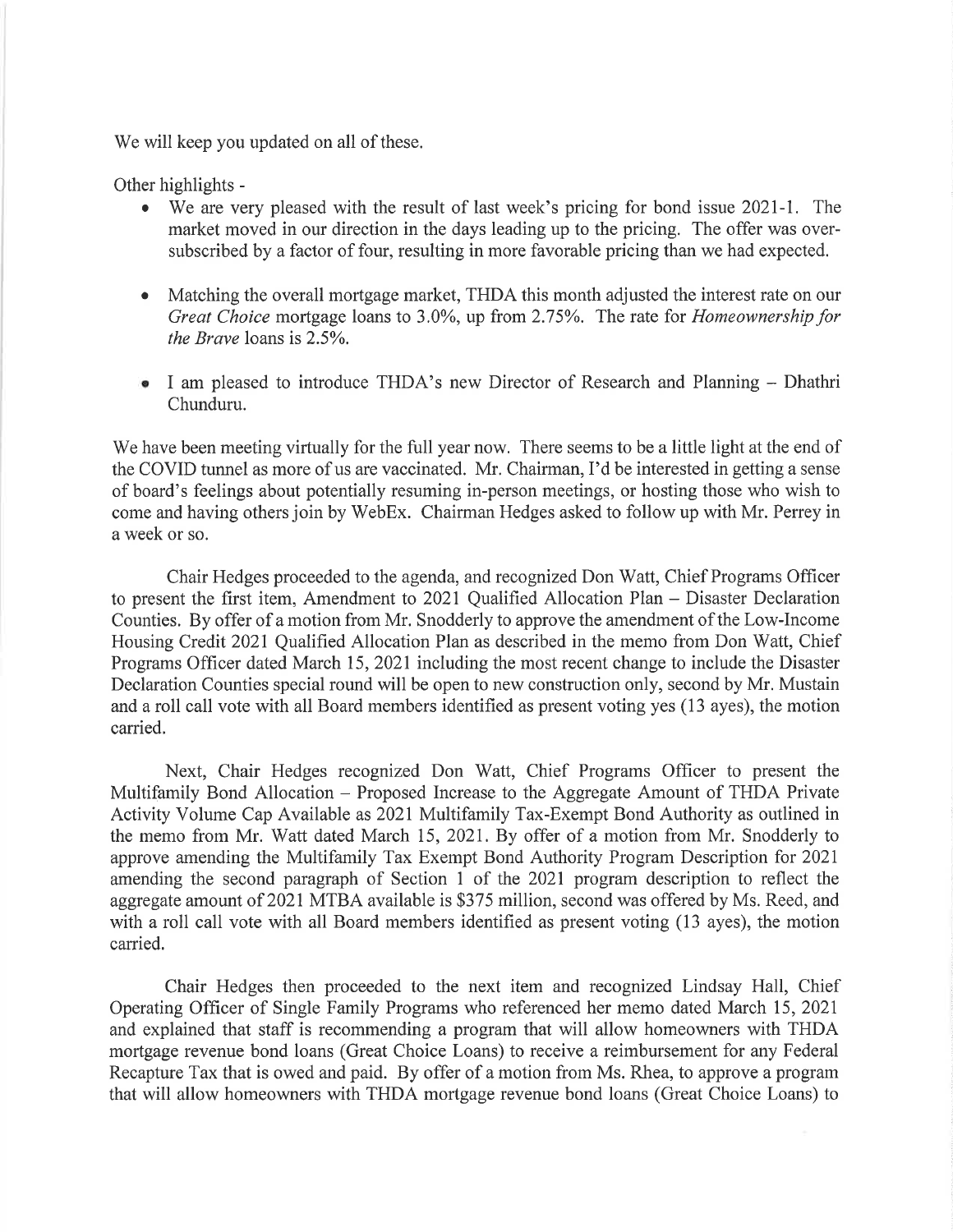receive a reimbursement for any Federal Recapture Tax that is owed and paid. With a second from Mr. McGauley, and a roll call vote with all Board members identified as present voting yes (13) ayes), the motion carried.

Next, Chair Hedges recognized Cynthia Peraza, Director of Community Programs to bring for the Fiscal Year 2022 Summer Round Tennessee Housing Trust Fund Competitive Grants. Ms. Peraza referenced a memo from herself and Don Watt, Chief Programs Officer dated March 15, 2021 and noted staff is recommending the Board authorize the Executive Director to:

- o Adopt the 2022 Summer Round of the THTF Competitive Grants Program Description, and
- Award, or authorize a designee to award, 2022 Summer Round THTF Competitive Grants Program funds to applicants for applications scored by staff based on the rating scale contained in the approved Program Description in descending order, subject to all requirements in the approved Program Description.

By offer of a motion from Mr. McMullen, second by Mr. Snodderly, and a roll call vote with all Board members identified as present voting yes (13 ayes), the motion carried.

Chair Hedges then proceeded to the202l Weatherization Assistance Program Application Submission Authorization, and recognized Cynthia Peraza, Director of Community Programs who referenced a memo from herself and Don Watt, Chief Programs Officer dated March 1,2021 and noted staff is recommending the Board authorize the Executive Director to:

- Determine whether submission of an application is in the best interest of THDA:
- If so, submit an application to the U.S. Department of Energy ("DOE") for the 2021 Weatherization Program Year by the federal deadline of May 1, 2021, incorporating the changes noted below; and
- Approve changes deemed necessary, within his sole discretion, to meet DOE program a requirements.

THDA also proposed the following material policy changes for the 2021 Program Year: Increase the Average Cost Per Dwelling Unit ("ACPU") from \$7,669.00 to the approved rate as published by DOE in accordance with the increase to the limit set annually by DOE to accommodate the cost increases to implement weatherization activities.

By offer of a motion from Mr. McMullen, second by Mr. Neal, and a roll call vote with all Board members identified as present voting yes (13 ayes), the motion carried.

Lastly, Chair Hedges proceeded to the Modification to 2020 ESG-CV2 Program Description and recognized Cynthia Peraza, Director of Community Programs who referenced a memo from herself and Don Watt, Chief Programs Officer dated March 15,2021. Ms. Peraza noted that staff is recommending Board authorization for the Executive Director to take the following actions: